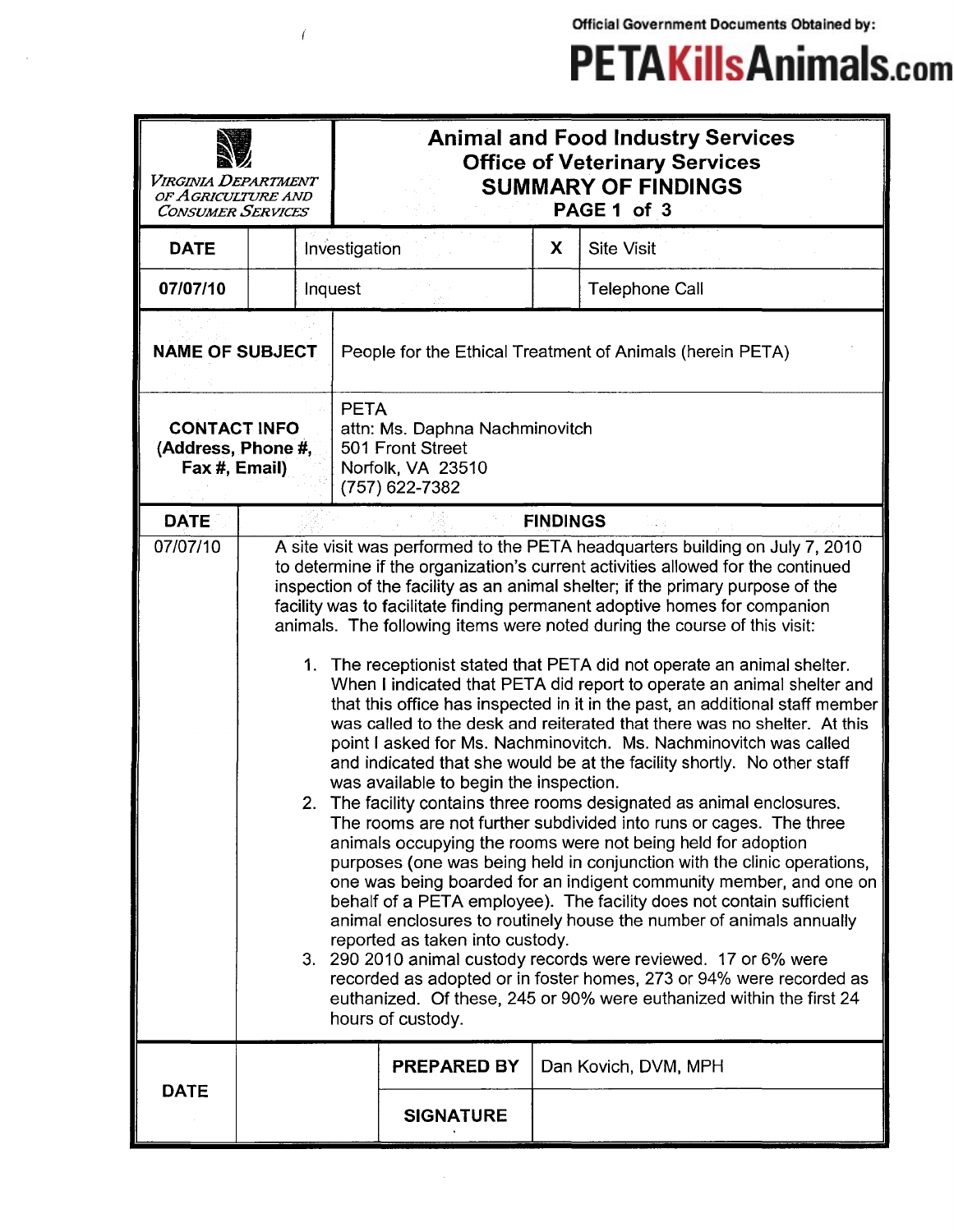Official Government Documents Obtained by:

## **PETAKillsAnimals.com**

| Virginia Department<br>OF AGRICULTURE AND<br><b>CONSUMER SERVICES</b> |                                                                                                                                                                                                                                                                                                                                                                                                                                                                                             | <b>Animal and Food Industry Services</b><br><b>Office of Veterinary Services</b><br>SUMMARY OF FINDINGS, CONTINUED<br>PAGE 2 of 3                                                                                                                                                                                                                                                                                                                                                                                                                                                                                                                                                                                                                                                                                                                                                                                                                                                                                                                                                                                                                                                                                                                                |                      |  |  |  |
|-----------------------------------------------------------------------|---------------------------------------------------------------------------------------------------------------------------------------------------------------------------------------------------------------------------------------------------------------------------------------------------------------------------------------------------------------------------------------------------------------------------------------------------------------------------------------------|------------------------------------------------------------------------------------------------------------------------------------------------------------------------------------------------------------------------------------------------------------------------------------------------------------------------------------------------------------------------------------------------------------------------------------------------------------------------------------------------------------------------------------------------------------------------------------------------------------------------------------------------------------------------------------------------------------------------------------------------------------------------------------------------------------------------------------------------------------------------------------------------------------------------------------------------------------------------------------------------------------------------------------------------------------------------------------------------------------------------------------------------------------------------------------------------------------------------------------------------------------------|----------------------|--|--|--|
| <b>DATE</b>                                                           |                                                                                                                                                                                                                                                                                                                                                                                                                                                                                             |                                                                                                                                                                                                                                                                                                                                                                                                                                                                                                                                                                                                                                                                                                                                                                                                                                                                                                                                                                                                                                                                                                                                                                                                                                                                  | <b>FINDINGS</b>      |  |  |  |
|                                                                       | 4. Ms. Nachminovitch indicated that the majority of the animals that were<br>taken into custody by PETA were considered by them to be<br>unadoptable. Adoptable animals were routinely referred to other area<br>animal shelters; conversely PETA often took custody of animals denied<br>admittance by other area shelters. Ms. Nachminovitch confirmed that<br>the shelter was not accessible to the public, and that most adoptions of<br>animals were to PETA employees and affiliates. |                                                                                                                                                                                                                                                                                                                                                                                                                                                                                                                                                                                                                                                                                                                                                                                                                                                                                                                                                                                                                                                                                                                                                                                                                                                                  |                      |  |  |  |
|                                                                       | The findings of this site visit support the assertion that PETA does not<br>operate a facility that meets the statutory definition of an animal shelter as the<br>primary purpose is not to find permanent adoptive homes for animals. This is<br>further supported by other information gathered by or reported to this office<br>summarized as follows:                                                                                                                                   |                                                                                                                                                                                                                                                                                                                                                                                                                                                                                                                                                                                                                                                                                                                                                                                                                                                                                                                                                                                                                                                                                                                                                                                                                                                                  |                      |  |  |  |
|                                                                       |                                                                                                                                                                                                                                                                                                                                                                                                                                                                                             | 1. The shelter is not accessible to the public, promoted, or engaged in<br>efforts to facilitate the adoption of animals taken into custody. PETA<br>reception has historically been unaware of the existence of an animal<br>shelter (Attachment 1), and has stated to enquiring members of the<br>public that no such facility exists (Attachment 2). PETA has published<br>suggested guidelines for animal shelters on their website that indicate<br>their organizational preference for the operation of such facilities; their<br>own facility does not satisfy many of the key recommendations<br>(Attachment 3). The agency is not aware of any substantive efforts to<br>facilitate adoption of animals taken into custody.<br>2. Previous inspections of this office have found no animals to be housed<br>in the facility, or few animals in custody.<br>Review of submitted annual animal record summaries by PETA and all<br>reporting animal shelters for the past six years does not support that<br>the facility has a primary intent to find permanent adoptive homes for<br>companion animals. The following data was compiled by this office<br>concerning the reported dispositions of dogs and cats taken into<br>custody over this period: |                      |  |  |  |
| <b>DATE</b>                                                           |                                                                                                                                                                                                                                                                                                                                                                                                                                                                                             | PREPARED BY                                                                                                                                                                                                                                                                                                                                                                                                                                                                                                                                                                                                                                                                                                                                                                                                                                                                                                                                                                                                                                                                                                                                                                                                                                                      | Dan Kovich, DVM, MPH |  |  |  |
|                                                                       |                                                                                                                                                                                                                                                                                                                                                                                                                                                                                             | <b>SIGNATURE</b>                                                                                                                                                                                                                                                                                                                                                                                                                                                                                                                                                                                                                                                                                                                                                                                                                                                                                                                                                                                                                                                                                                                                                                                                                                                 |                      |  |  |  |

 $\ell$